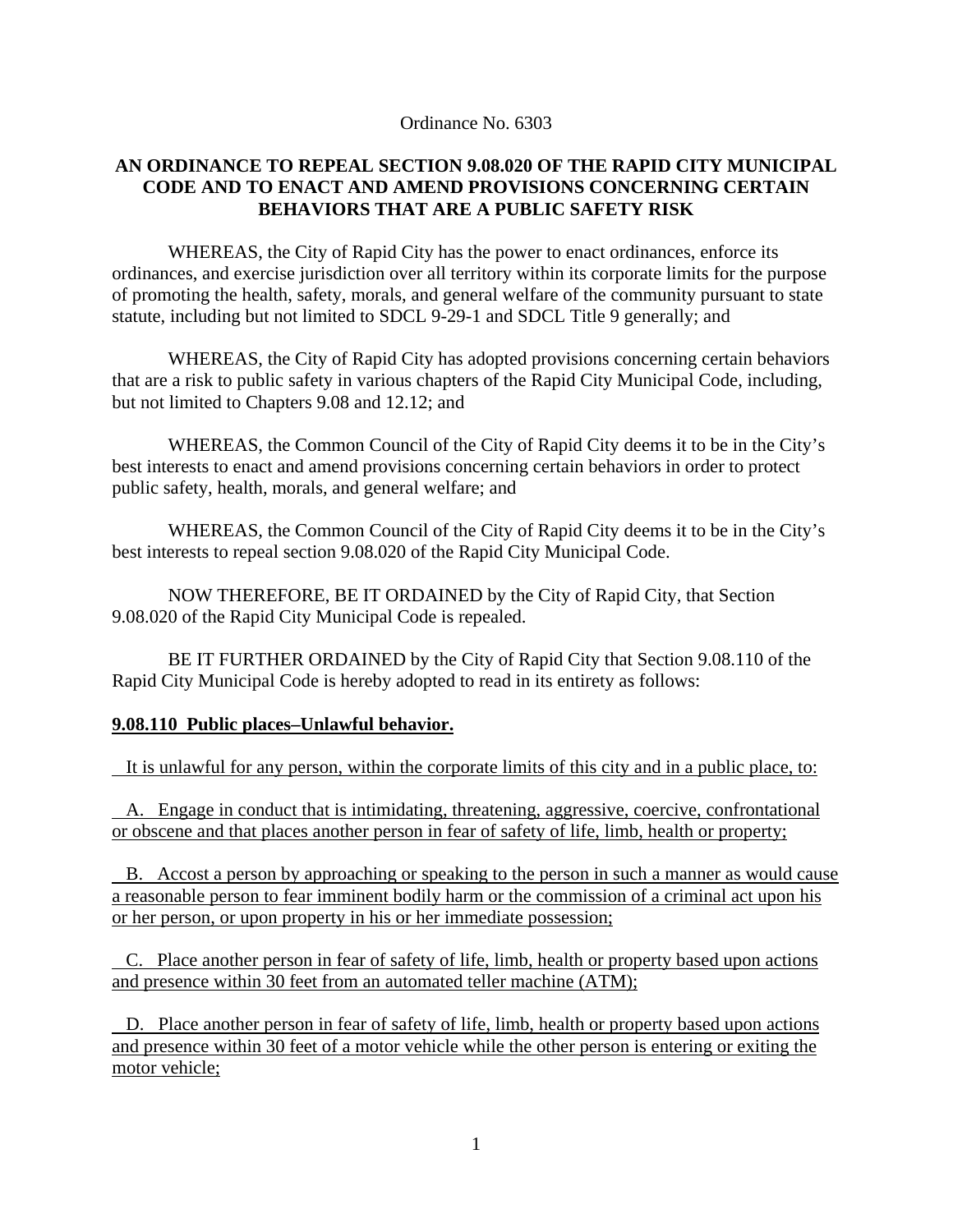E. Engage in conduct that is intimidating, threatening, aggressive, coercive, confrontational or obscene and could reasonably be construed as conduct that is designed to induce a person to relinquish control over the person's property; or

 F. Engage in a roadside distraction that either impedes the flow of traffic or causes a public safety issue.

A public place is any place, whether in or out of a public building, commonly and customarily open to or used by the general public including, but not limited to, any street, sidewalk or other right-of-way.

 BE IT FURTHER ORDAINED by the City of Rapid City that Section 12.12.020 of the Rapid City Municipal Code is hereby amended to read in its entirety as follows:

## **12.12.020 Public rights-of-way–Unlawful obstructions–Exclusions.**

 A. It is unlawful for any person, without legal privilege to do so, to obstruct any public street, alley, sidewalk, way, place or building, whether alone or with others and who, after warning by a police officer, persists in so obstructing the same.

 1. To *OBSTRUCT* means rendering impassable without reasonable inconvenience or hazard. No person shall be deemed to have violated this section solely because of a gathering of persons to hear him or her speak or otherwise communicate or solely because of being a member of the gathering.

 2. A person in a gathering commits a violation if he or she refuses to obey a reasonable request or order by a police officer to move.

 a. To prevent obstruction of a public street, alley, sidewalk, public way, place or building; or

 b. To maintain public safety by dispersing those gathered in dangerous proximity to a fire or hazard.

 3. A request or order to move addressed to a person whose speech or other lawful behavior attracts an obstructing audience shall not be deemed reasonable if the obstruction can readily be remedied by police control of the size or location of the gathering.

 4. For the purposes of this section, *PUBLIC* means affecting or likely to affect persons in a place to which the public or a substantial group has access, among such places are included public streets, alleys, places, public buildings and any places of business or amusement which the buildings, places of business or amusement are open to the public.

 B. It is unlawful for any person to loiter, stand or sit in or upon any public street, alley, sidewalk or crosswalk so as to in any manner hinder or obstruct the free passage therein or thereon of persons or vehicles passing or attempting to pass along the same, or so as to in any manner annoy or molest persons passing along the same.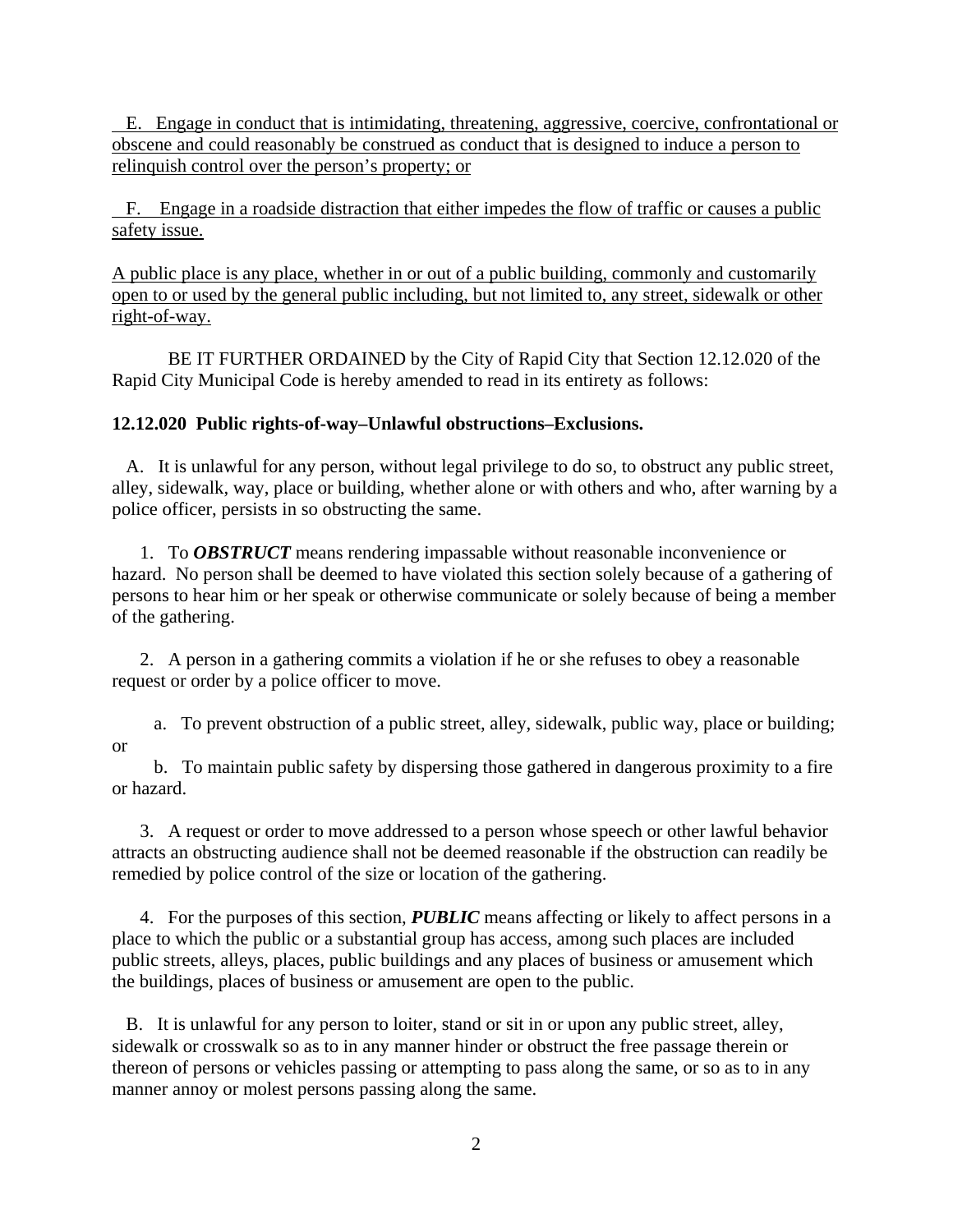C. It is unlawful for any person to place any goods, wares or merchandise for exhibition or sale upon any public street, alley, sidewalk or any public grounds in the city, or place or cause to be placed thereon any goods, wares or merchandise, or bottles, cans, cases, packages, barrels, or other containers, at any time for exhibition, sale or any other purpose, or place or cause to be placed thereon, any advertising sign, bicycle rack, popcorn stand or rack, or any other moveable property, article or material which in any manner obstructs or interferes with the free use of such public street, road, alley, sidewalk or public ground. A business located within the Original Town of Rapid which is bordered by Omaha Street on the north, South Street on the south, West Boulevard on the west and East Boulevard on the east is exempt from this subsection in conjunction with a special event being conducted within the Central Business zoning district. A *SPECIAL EVENT* would be an event that was authorized by issuance of a special event and/or parade permit approved by the Chief of Police or designee, a crazy days or other similar promotion organized by the Rapid City Downtown Association, or a special event being held at Main Street Square. Under this exception, a business may use the sidewalk area immediately adjacent to its business for the purposes identified above so long as the display or merchandise does not unreasonably impair the free use of the sidewalk or otherwise pose a hazard to public safety. This exception applies 1 hour before the event begins and ends 1 hour after the event has ended. If in the opinion of law enforcement or the Fire Department, a business using this exception is impairing the use of the sidewalk or otherwise poses a hazard to public safety they may be required to cease or alter their activities so that the impairment is removed or the threat to public safety is abated.

 D. For purposes of subsections A. through C. of this section, the placement of tree planters and attached benches upon sidewalks by the owner of the abutting property, or his or her agent, shall not be construed as an obstruction; provided that, the sidewalk is approximately 15 feet in width and that there remains a minimum of 5 feet between the tree planter, attached benches and the property line, and that there remains a minimum of 3 feet between the tree planter, attached benches and the back of the curb.

 1. The placement and design of the tree planters, attached benches and the types of trees used shall be approved by the Public Works Director or his or her designee;

 2. The owner of the abutting property or his or her agent, who places the planters and attached benches upon the sidewalk, shall keep the trees, the tree planters and the attached benches in a neat and satisfactory manner;

 3. No advertising of any kind or nature shall be permitted to be placed upon the tree planter or attached benches.

 E. It is unlawful for any person to hinder or obstruct another person's free passage within any public street, alley, sidewalk or crosswalk after having consumed alcohol, marijuana or any controlled drug or substance for as long as physical evidence of the consumption is present.

 1. For purposes of this section, *HINDER* means to cause a person to slow down in speed, cause a person to deviate from his or her path or cause a person to turn around.

3